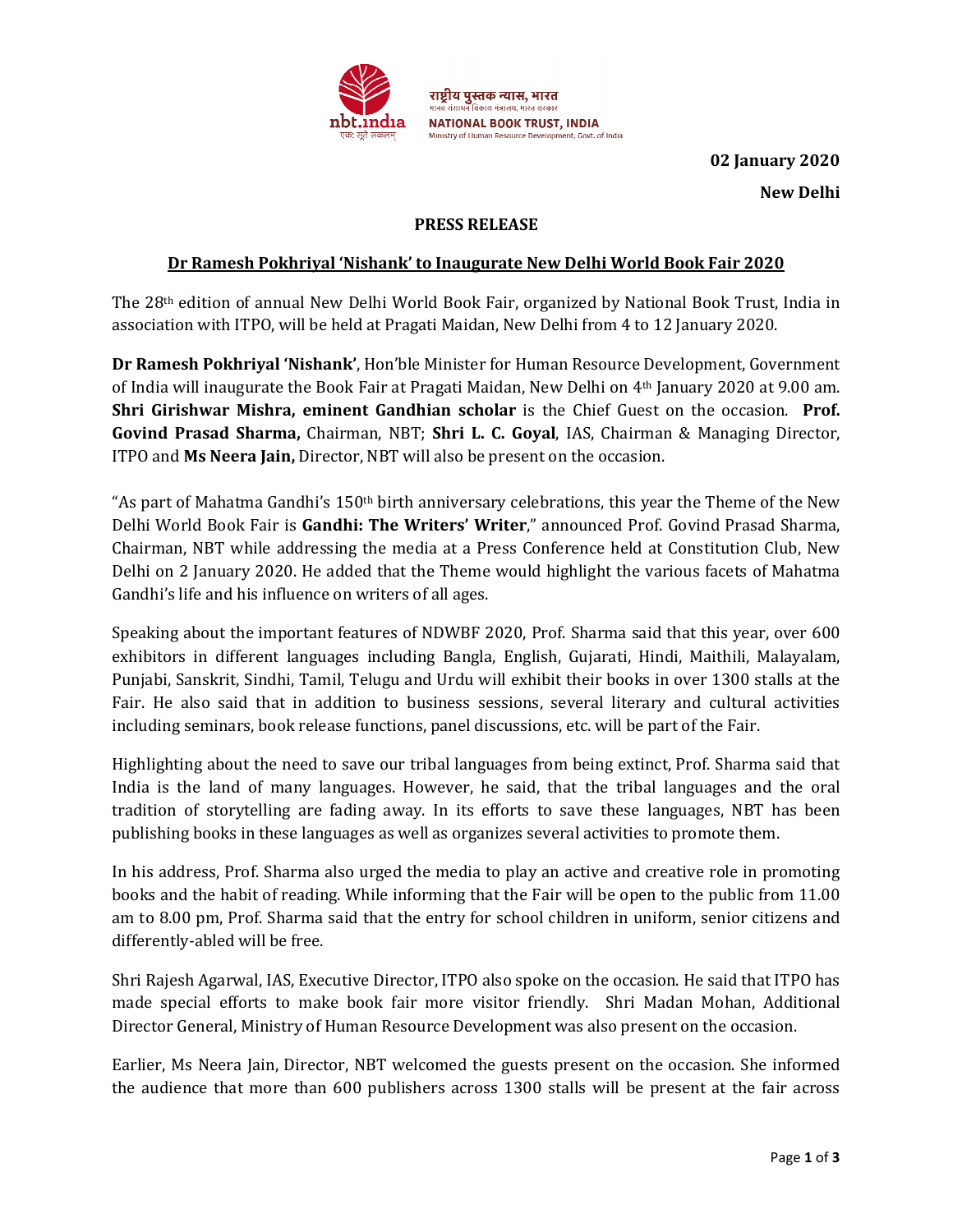

23,000 square metres. The Fair will also see participation from about 20 foreign countries. She also spoke about the new initiatives of NBT to promote young authors including Navlekhan Protsahan Yojana.

# More Details about attractions of the Fair:

Theme Pavilion: This year, the theme of the New Delhi World Book Fair 2020 is 'Gandhi: The Writers' Writer' to commemorate the 150th Birth Anniversary celebrations of Mahatma Gandhi. Mahatma Gandhi was a prolific writer, editor, publisher, Printer and Institution Builder. He wrote extensively in Gujarati, Hindi and English languages. His writings not only reflected his philosophy of non-violence and peace but also gave an insight into the socio-economic and political scenario of the country. The theme is an attempt to give booklovers a glimpse of how Mahatma Gandhi, a great strategic communicator, inspired and influenced generations of writers and how the writers understood and emulated Gandhiji in words. In the specially designed pavilion (inspired by Sabarmati Ashram), with hand-spun materials as wall cladding; there will be an exclusive exhibition of 500 books of 100 publishers on and by Gandhi in different Indian languages, as well as 30 panel discussions, book launches and performances related to the theme. The archival materials on display at the Theme pavilion are from Navjivan Trust, Ahmedabad and National Gandhi Museum, New Delhi.

## Authors' Corners / Seminar Hall

 Some of the well-known writers both popular and critically acclaimed like Anirban Ganguly, Bhawana Sommaya, Kevin Missal, Madhulika Dutta, Manoshi Sinha Rawal, Sudha Murthy, Sumit Dutt Majumdar, among others will engage in lively banters with the visitors at Authors' Corners. There will be three special Corners which include International Events Corner (Hall No. 7A), Reflections (Hall No. 8) and Lekhak Manch (Hall No. 12).

During the Fair, various literary events, discussions, conversation with authors & scholars, book release functions, children's activities, film screenings on the theme of the fair, cultural programmes, etc. will be organized. Some of the well-known speakers who will participate in these programmes include, Dr Rakesh Pande, Dr Varsha Das, Shri Aflatoon, Shri Avinash Dudhe, Shri Firoz Khan, Ms Fouzia Khan, Shri Suresh Sharma, Shri Rajeev Shrivastava, Shri Rajeev Raj, Ms Shashiprabha Tewari, Prof. Akhtarul Wasey, Prof. Rizwan Kaisar, Dr M William Bhaskaran, Dr T Ravichandran, Dr Sachidanand Joshi, former Justice Narendra Chapalgaonkar, Ms Deena Patel, Shri Annamalai, Dr Sumer Singh Siddhu, Dr Khushwant Singh Bargadi, among others.

Braille Books: National Book Trust, India in collaboration with the All India Confederation of Blind (AICB) has jointly published a set of books in Braille for visually impaired readers. So far, over 250 books in Hindi, English and other Indian languages have been published. To take the project further, the NBT and AICB have signed an MOU, under which more titles shall be published in Braille in different Indian languages as part of NBT's annual publishing programme. A catalogue of